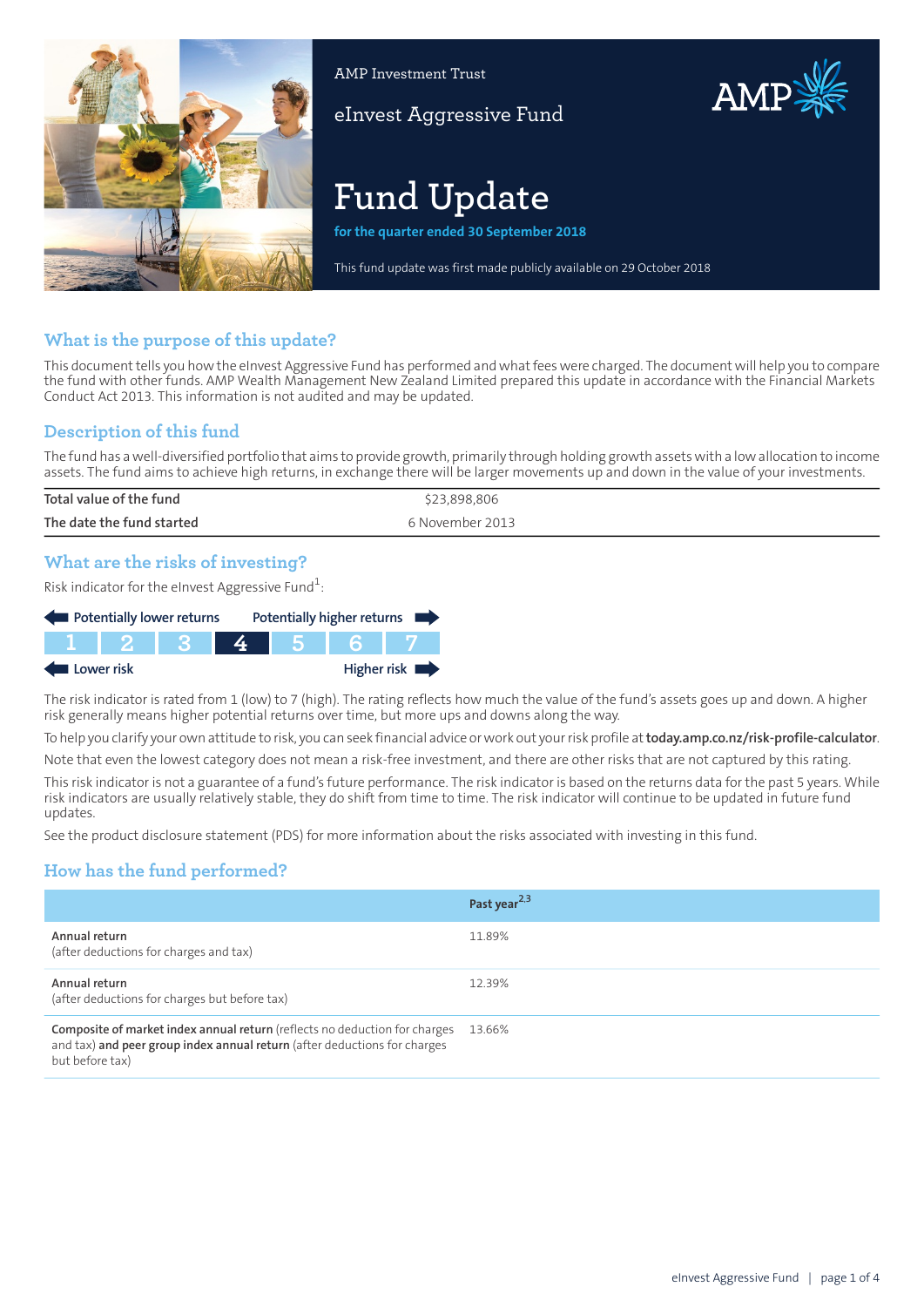#### **Annual return graph[2](#page-3-0),[3](#page-3-1)**



This shows the return afterfund charges and tax for each year ending 31 March since the fund started. The last bar shows the average annual return since the fund started, up to 30 September 2018.

**Important:** This does not tell you how the fund will perform in the future.

Returns in this update are after tax at the highest prescribed investor rate (PIR) of tax for an individual New Zealand resident. Your tax may be lower.

## **What fees are investors charged?**

Investors in the eInvest Aggressive Fund are charged fund charges. In the year to 31 March 2018 these were:

|                                                          | % of net asset value                                                     |
|----------------------------------------------------------|--------------------------------------------------------------------------|
| Total fund charges <sup>4</sup>                          | 1.56%                                                                    |
| Which are made up of -                                   |                                                                          |
| Total management and administration charges              | 1.56%                                                                    |
| Including -                                              |                                                                          |
| Manager's basic fee                                      | 1.11%                                                                    |
| Other management and administration charges <sup>5</sup> | 0.45%                                                                    |
| Total performance-based fees                             | $0.00\%$                                                                 |
| <b>Other charges</b>                                     | Dollar amount per investor or description<br>of how charge is calculated |
|                                                          |                                                                          |

NIL

Investors may also be charged individual action fees for specific actions or decisions (for example, for withdrawing from or switching funds). See the 'fees and other charges' document on the entry relating to the offer of interests in the AMP Investment Trust maintained on the offer register (**[disclose-register.companiesoffice.govt.nz](https://disclose-register.companiesoffice.govt.nz/)**) for more information about those fees.

Small differences in fees and charges can have a big impact on your investment over the long term.

## **Example of how this applies to an investor**

Craig had \$10,000 in the fund at the start of the year and did not make any further contributions. At the end of the year, Craig received a return after fund charges were deducted of \$1,189.00 (that is 11.89% of his initial \$10,000). Craig also paid \$0.00 in other charges. This gives Craig a total return after tax of \$1,189.00 for the year.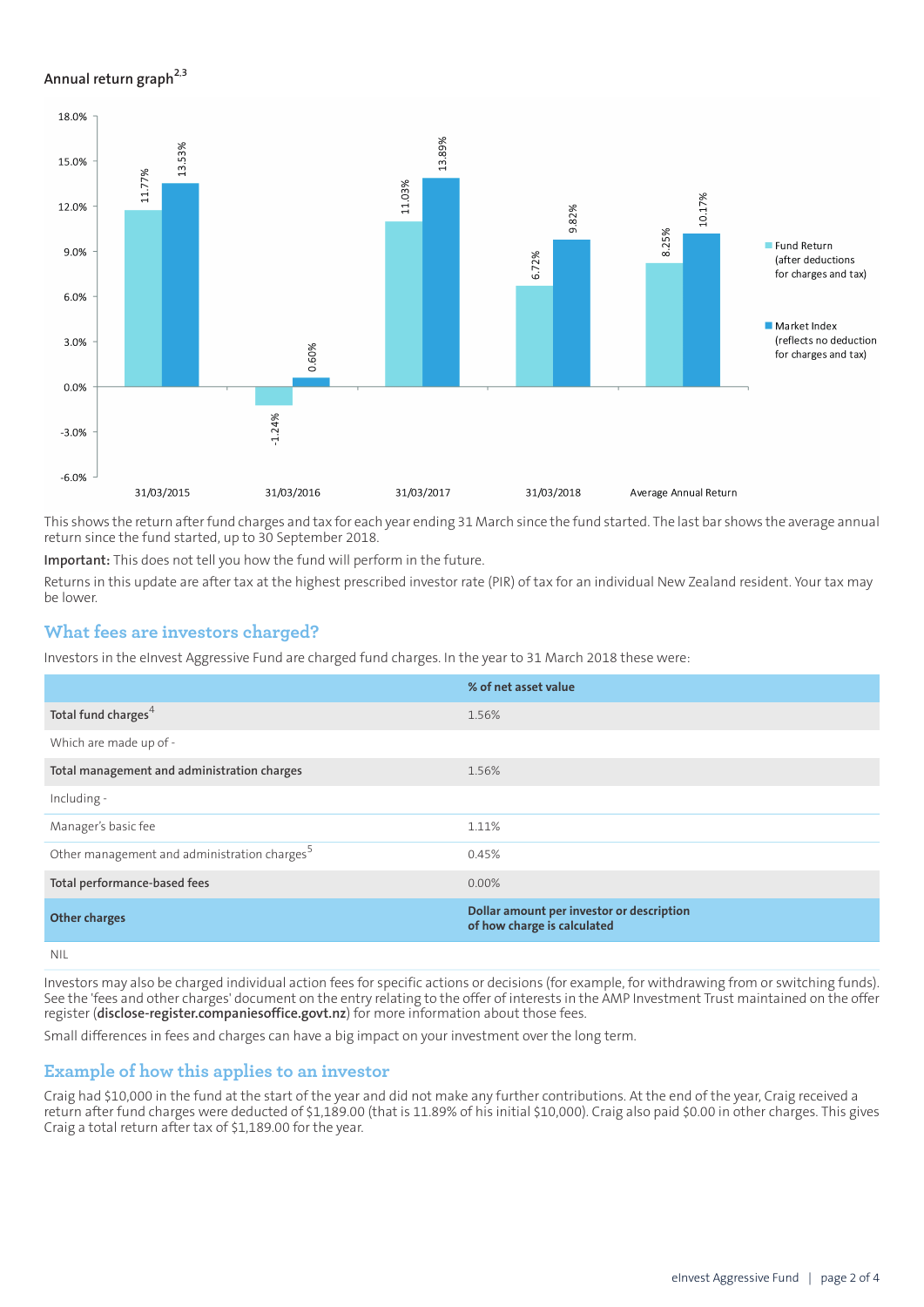# **What does the fund invest in?**

## **Actual investment mix<sup>6</sup>**

This shows the types of assets that the fund invests in.



#### **Target investment mix**

This shows the mix of assets that the fund generally intends to invest in.

| <b>Asset Type</b>            | <b>Allocation</b> |
|------------------------------|-------------------|
| Cash and cash equivalents    | 5.00%             |
| New Zealand fixed interest   | 3.00%             |
| International fixed interest | 5.00%             |
| Australasian equities        | 24.50%            |
| International equities       | 52.75%            |
| Listed property              | 7.00%             |
| Unlisted property            | 0.00%             |
| Commodities                  | 1.375%            |
| Other*                       | 1.375%            |

\*Other consists of alternative strategies (1.375%)

## **Top 10 investments<sup>6</sup>**

| <b>Name</b>                                             | Percentage<br>of fund<br>net assets | <b>Asset Type</b>         | Country       | <b>Credit rating</b><br>(if applicable) |
|---------------------------------------------------------|-------------------------------------|---------------------------|---------------|-----------------------------------------|
| Orbis Global Equity LE Fund                             | 4.65%                               | International equities    | Australia     | N/A                                     |
| Call Account (Westpac Banking Corporation Advance Acct) | 2.48%                               | Cash and cash equivalents | New Zealand   | AA                                      |
| a2 Milk Coltd                                           | 1.48%                               | Australasian equities     | New Zealand   | N/A                                     |
| Fisher & Paykel Healthcare Corp                         | 1.25%                               | Australasian equities     | New Zealand   | N/A                                     |
| Spark New Zealand Ltd                                   | 1.19%                               | Australasian equities     | New Zealand   | N/A                                     |
| Call Account (ANZ 32 Day Constant Maturity Date)        | 1.17%                               | Cash and cash equivalents | New Zealand   | AA                                      |
| Auckland International Airport                          | 1.05%                               | Australasian equities     | New Zealand   | N/A                                     |
| Kiwi Property Group Ltd                                 | 1.01%                               | Listed property           | New Zealand   | N/A                                     |
| Apple Inc                                               | 1.00%                               | International equities    | United States | N/A                                     |
| Fletcher Building Ltd                                   | 0.91%                               | Australasian equities     | New Zealand   | N/A                                     |
|                                                         |                                     |                           |               |                                         |

The top 10 investments make up 16.19% of the fund.